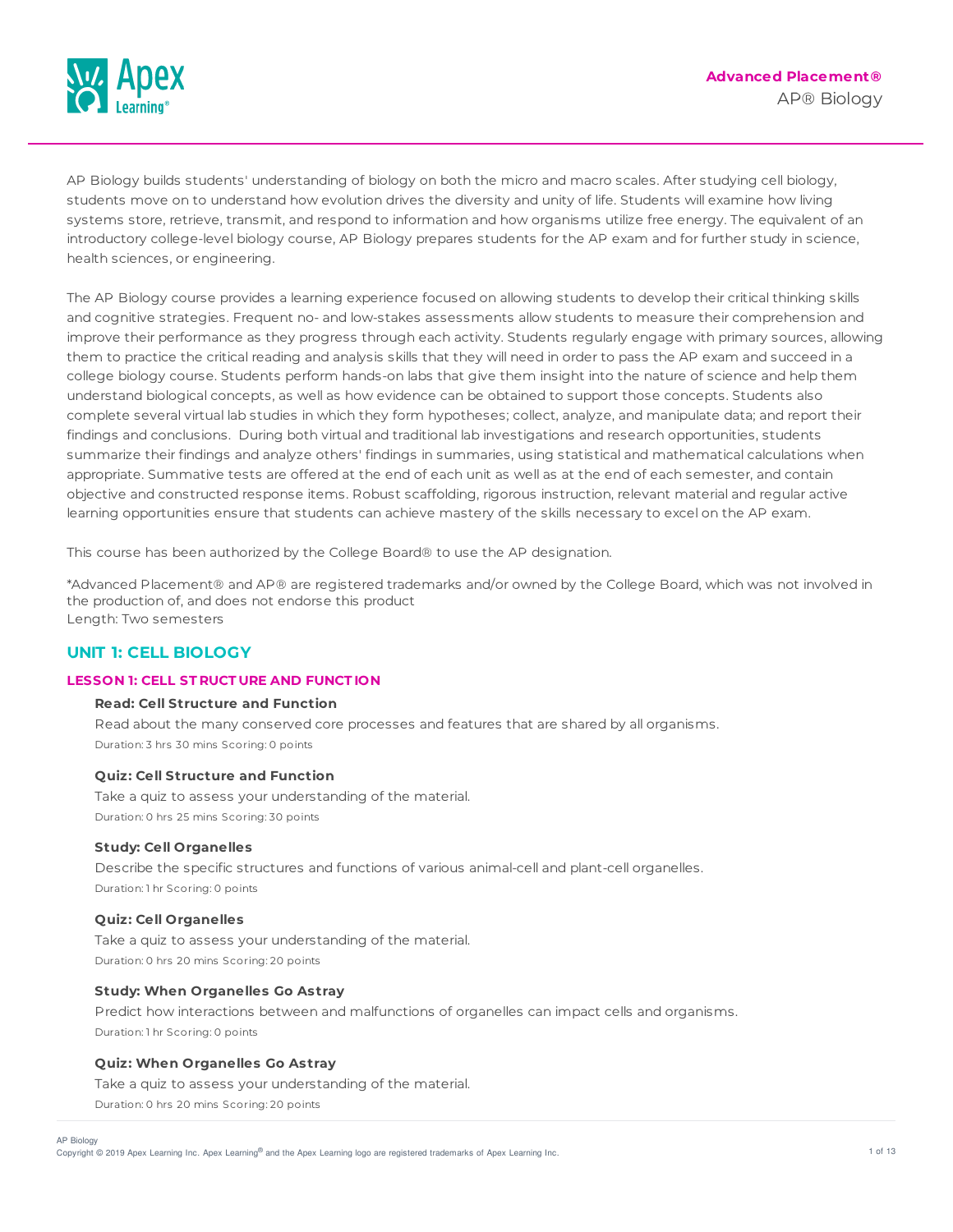## **Practice: Cell Structure and Function**

Explain conserved cellular processes, the differences between prokaryotes and eukaryotes, and how the structure of internal membranes and organelles contributes to cellular functions. Duration: 1 hr Scoring: 25 points

#### **Explore: T he World's Water Problems**

Analyze and evaluate scientific evidence, and then communicate this evidence to your peers and apply it to your own experiences.

Duration: 1 hr 30 mins Scoring: 25 points

## **LESSON 2: CELL MEMBRANE ST RUCT URE AND FUNCT ION**

## **Read: Cell Membrane Structure and Function**

Read about how organisms exchange matter with their environment in order to grow, reproduce, and maintain organization.

Duration: 3 hrs 30 mins Scoring: 0 points

## **Quiz: Cell Membrane Structure and Function**

Take a quiz to assess your understanding of the material. Duration: 0 hrs 25 mins Scoring: 30 points

## **Study: Calculating Surface-Area-to-Volume Ratios**

Calculate the surface areas and volumes of cells with various shapes, and analyze how surface area-to-volume ratios affect cells.

Duration: 1 hr Scoring: 0 points

## **Quiz: Calculating Surface-Area-to-Volume Ratios**

Take a quiz to assess your understanding of the material. Duration: 0 hrs 20 mins Scoring: 20 points

## **Study: Water's Amazing Properties**

Explain how the biological effects of hydrogen bonding result in polarity. Duration: 1 hr Scoring: 0 points

#### **Quiz: Water's Amazing Properties**

Take a quiz to assess your understanding of the material. Duration: 0 hrs 20 mins Scoring: 20 points

## **Practice: Cell Membrane Structure and Function**

Discuss how organisms exchange matter with the environment, explain how hydrogen bonding impacts biological systems, and use calculated surface area-to-volume ratios to predict which cell(s) might eliminate wastes or procure nutrients fastest by diffusion.

Duration: 1 hr Scoring: 25 points

## **Lab: Osmosis, Diffusion, and the Effects on T ranspiration**

Investigate how cells maintain dynamic homeostasis. Duration: 2 hrs 45 mins Scoring: 50 points

#### **Discuss: Osmosis, Diffusion, and the Effects on T ranspiration**

Discuss your findings from the lab. Duration: 1 hr Scoring: 15 points

# **LESSON 3: CELL BIOLOGY WRAP-UP**

## **T est (CS): Cell Biology Unit T est**

Take a computer-scored test to assess what you have learned in this unit. Duration: 1 hr Scoring: 50 points

### **T est (T S): Cell Biology Unit T est**

Take a teacher-scored test to assess what you have learned in this unit. Duration: 1 hr Scoring: 50 points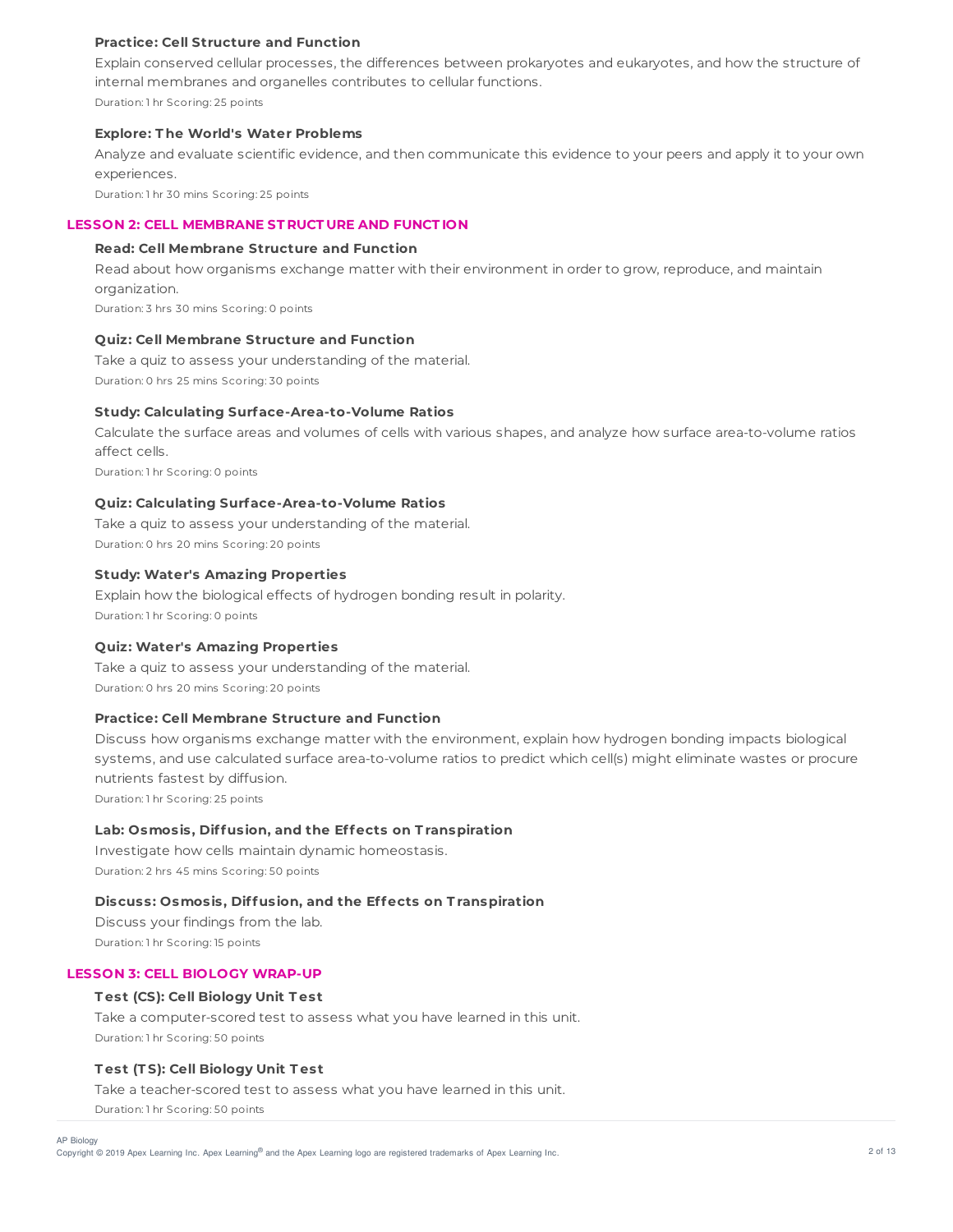## **UNIT 2: PROTEIN STRUCTURE AND FUNCTIONS AND THE IMPACT ON EVOLUTIONARY BIOLOGY**

## **LESSON 1: PROT EIN ST RUCT URE, FUNCT ION, AND SYNT HESIS**

**Read: Protein Structure, Function, and Synthesis** Read about the events of protein synthesis.

Duration: 3 hrs 30 mins Scoring: 0 points

#### **Quiz: Protein Structure, Function, and Synthesis**

Take a quiz to assess your understanding of the material. Duration: 0 hrs 25 mins Scoring: 30 points

### **Study: Modeling Protein Synthesis**

Describe models that show how genetic information is translated into polypeptides. Duration: 1 hr Scoring: 0 points

#### **Quiz: Modeling Protein Synthesis**

Take a quiz to assess your understanding of the material. Duration: 0 hrs 20 mins Scoring: 20 points

#### **Study: Mutations and the Rise of Antibiotic Resistance**

Explain how changes in the nucleotide sequence result in mutations. Duration: 1 hr Scoring: 0 points

#### **Quiz: Mutations and the Rise of Antibiotic Resistance**

Take a quiz to assess your understanding of the material. Duration: 0 hrs 20 mins Scoring: 20 points

## **Practice: Protein Structure, Function, and Synthesis**

Use models to predict changes in the subcomponents of a biological polymer and justify the way they affect the functionality of the molecule; discuss protein synthesis; and describe how mutations occur. Duration: 1 hr Scoring: 25 points

#### **Explore: GFP: Lighting Up Life**

Analyze and evaluate scientific evidence, and then communicate this evidence to your peers and apply it to your own experiences.

Duration: 1 hr 30 mins Scoring: 25 points

## **LESSON 2: NAT URAL SELECT ION AND SPECIAT ION**

#### **Read: Natural Selection and Speciation**

Read about natural selection as a major mechanism of evolution. Duration: 3 hrs 30 mins Scoring: 0 points

#### **Quiz: Natural Selection and Speciation**

Take a quiz to assess your understanding of the material. Duration: 0 hrs 25 mins Scoring: 30 points

### **Study: Artificial Selection**

Investigate natural selection as a major mechanism of evolution. Duration: 1 hr Scoring: 0 points

### **Quiz: Artificial Selection**

Take a quiz to assess your understanding of the material. Duration: 0 hrs 20 mins Scoring: 20 points

#### **Study: Analyzing Patterns of Speciation**

Explain how microevolutionary change affects gene pools. Duration: 1 hr Scoring: 0 points

#### **Quiz: Analyzing Patterns of Speciation**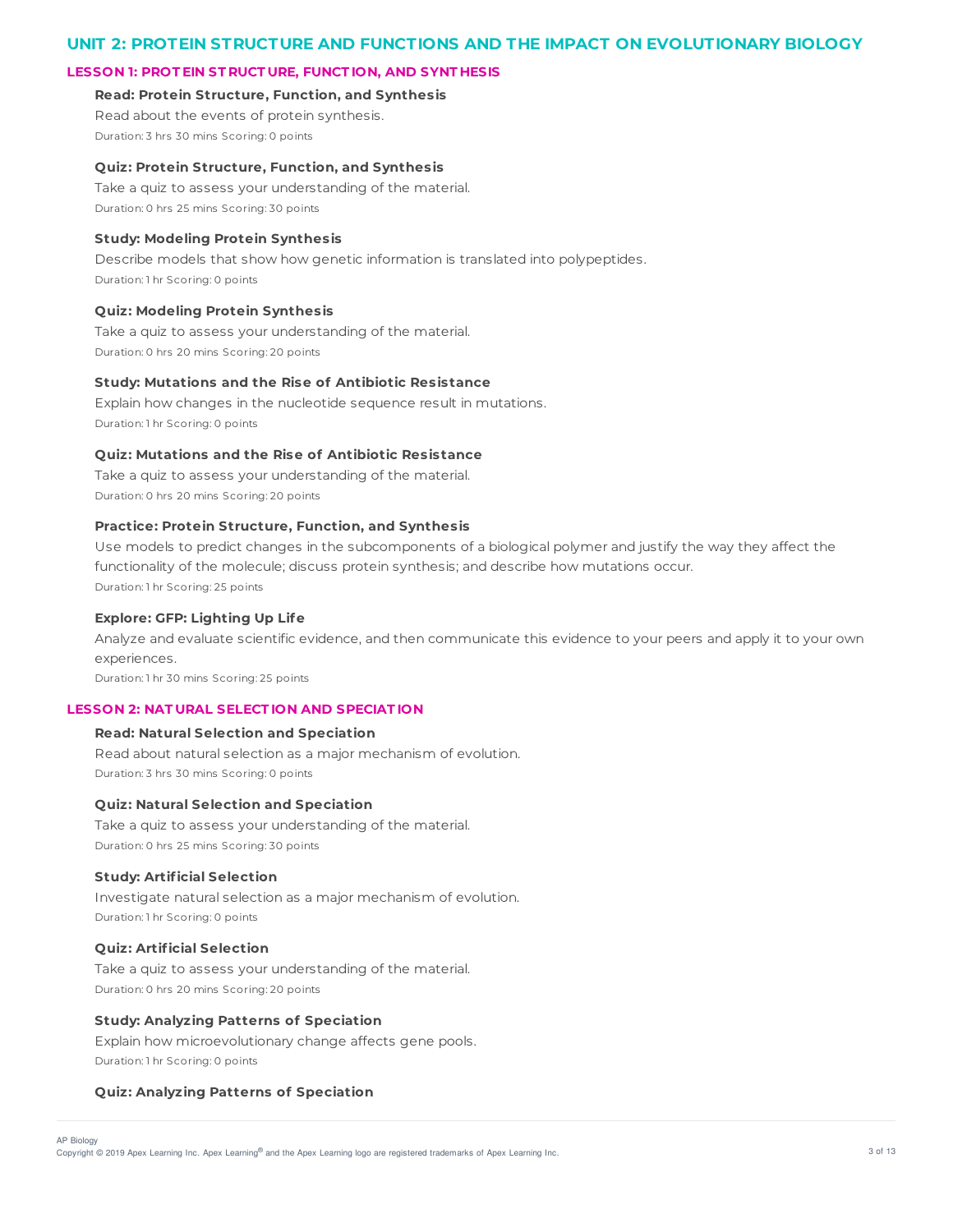Take a quiz to assess your understanding of the material. Duration: 0 hrs 20 mins Scoring: 20 points

### **Practice: Natural Selection and Speciation**

Evaluate evidence to qualitatively and quantitatively investigate the role of natural selection in evolution; discuss the impact of microevolution on gene pools; and describe how natural selection impacts evolution. Duration: 1 hr Scoring: 25 points

#### **Lab: Hardy-Weinberg Equilibrium**

Investigate how mathematical models can be used to relate allele frequencies with evolutionary changes in populations of organisms.

Duration: 2 hrs 45 mins Scoring: 50 points

## **Discuss: Hardy-Weinberg Equilibrium**

Analyze the data you collected and make predictions about allele frequencies and Hardy-Weinberg equilibrium in the real world.

Duration: 1 hr Scoring: 15 points

#### LESSON 3: PROTEIN STRUCTURE AND FUNCTION, AND THE IMPACT ON EVOLUTIONARY BIOLOGY WRAP-UP

#### **T est (CS): Protein Structure and Function, and the Impact on Evolutionary Biology Unit T est**

Take a computer-scored test to assess what you have learned in this unit. Duration: 1 hr Scoring: 50 points

#### **T est (T S): Protein Structure and Function, and the Impact on Evolutionary Biology Unit T est**

Take a teacher-scored test to assess what you have learned in this unit. Duration: 1 hr Scoring: 50 points

## **UNIT 3: A HISTORICAL PERSPECTIVE ON THE EVIDENCE FOR EVOLUTION**

### **LESSON 1: EART H'S HIST ORY**

## **Read: Earth's History**

Read about how biological evolution is supported by scientific evidence from many disciplines, including mathematics. Duration: 3 hrs 30 mins Scoring: 0 points

#### **Quiz: Earth's History**

Take a quiz to assess your understanding of the material. Duration: 0 hrs 25 mins Scoring: 30 points

## **Study: Analyzing the Evidence for Evolution**

Evaluate the different forms of evidence for evolution and determine which is most persuasive. Duration: 1 hr Scoring: 0 points

## **Quiz: Analyzing the Evidence for Evolution**

Take a quiz to assess your understanding of the material. Duration: 0 hrs 20 mins Scoring: 20 points

## **Study: T he Early Earth**

Explain the major events in Earth's history. Duration: 1 hr Scoring: 0 points

#### **Quiz: T he Early Earth**

Take a quiz to assess your understanding of the material. Duration: 0 hrs 20 mins Scoring: 20 points

#### **Practice: Earth's History**

Discuss how biological evolution is supported by scientific evidence, and explain the types of evidence and how they support the description of the major events in Earth's history. Duration: 1 hr Scoring: 25 points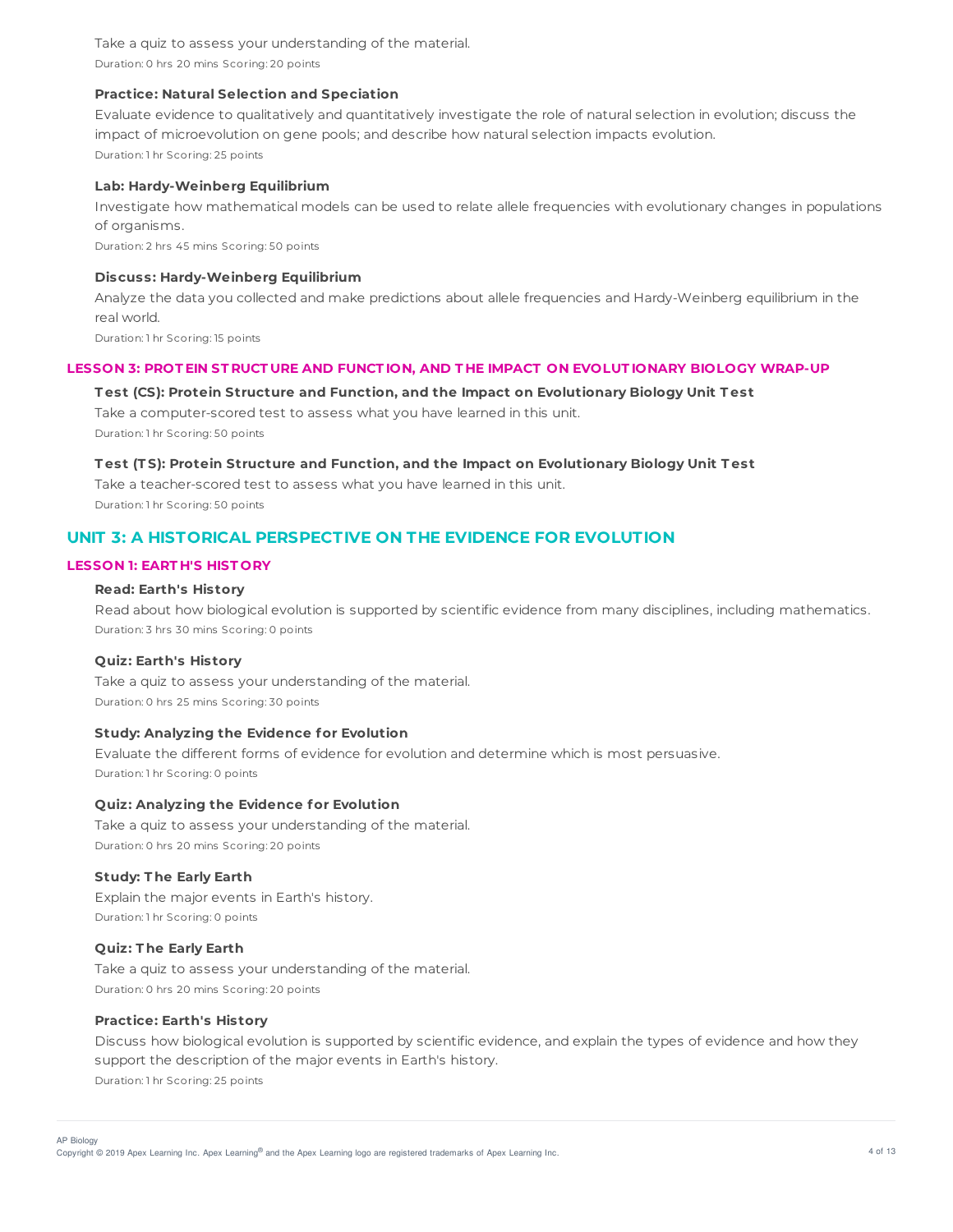### **Explore: T he Last Universal Ancestor**

Analyze and evaluate scientific evidence, and then communicate this evidence to your peers and apply it to your own experiences.

Duration: 1 hr 30 mins Scoring: 25 points

#### **LESSON 2: EVOLUT IONARY RELAT IONSHIPS**

#### **Read: Evolutionary Relationships**

Read about how organisms share many conserved core processes and features that evolved over time. Duration: 3 hrs 30 mins Scoring: 0 points

#### **Quiz: Evolutionary Relationships**

Take a quiz to assess your understanding of the material. Duration: 0 hrs 25 mins Scoring: 30 points

#### **Study: Creating Cladograms and Phylogenetic T rees**

Construct a cladogram by using evidence for evolution. Duration: 1 hr Scoring: 0 points

#### **Quiz: Creating Cladograms and Phylogenetic T rees**

Take a quiz to assess your understanding of the material. Duration: 0 hrs 20 mins Scoring: 20 points

#### **Study: Biotechnology and the Relatedness of Organisms**

Describe the function of restriction enzymes and how they can produce recombinant DNA molecules. Duration: 1 hr Scoring: 0 points

#### **Quiz: Biotechnology and the Relatedness of Organisms**

Take a quiz to assess your understanding of the material. Duration: 0 hrs 20 mins Scoring: 20 points

### **Practice: Evolutionary Relationships**

Discuss how DNA, morphological characteristics, and other evidence is used in the creation of cladographs and phylogenetic trees to describe evolutionary relationships. Duration: 1 hr Scoring: 25 points

#### **Lab: Comparing DNA Sequences to Understand Evolutionary Relationships with BLAST**

Use cladograms and bioinformatics tools to ask questions and test your ability to apply concepts relating to genetics and evolution.

Duration: 2 hrs 45 mins Scoring: 50 points

#### **Discuss: Comparing DNA Sequences to Understand Evolutionary Relationships With BLAST**

Discuss and evaluate evidence provided by a data set in conjunction with a phylogenetic tree or a simple cladogram to determine evolutionary history and speciation.

Duration: 1 hr Scoring: 15 points

#### **LESSON 3: A HIST ORICAL PERSPECT IVE ON T HE EVIDENCE FOR EVOLUT ION WRAP-UP**

#### **T est (CS): A Historical Perspective on the Evidence for Evolution Unit T est**

Take a computer-scored test to assess what you have learned in this unit. Duration: 1 hr Scoring: 50 points

## **T est (T S): A Historical Perspective on the Evidence for Evolution Unit T est**

Take a teacher-scored test to assess what you have learned in this unit. Duration: 1 hr Scoring: 50 points

## **UNIT 4: MECHANISMS OF INHERITANCE**

## **LESSON 1: CELL REPRODUCT ION**

#### **Read: Cell Reproduction**

Read about how genetic information is transmitted from one generation to the next through DNA or RNA.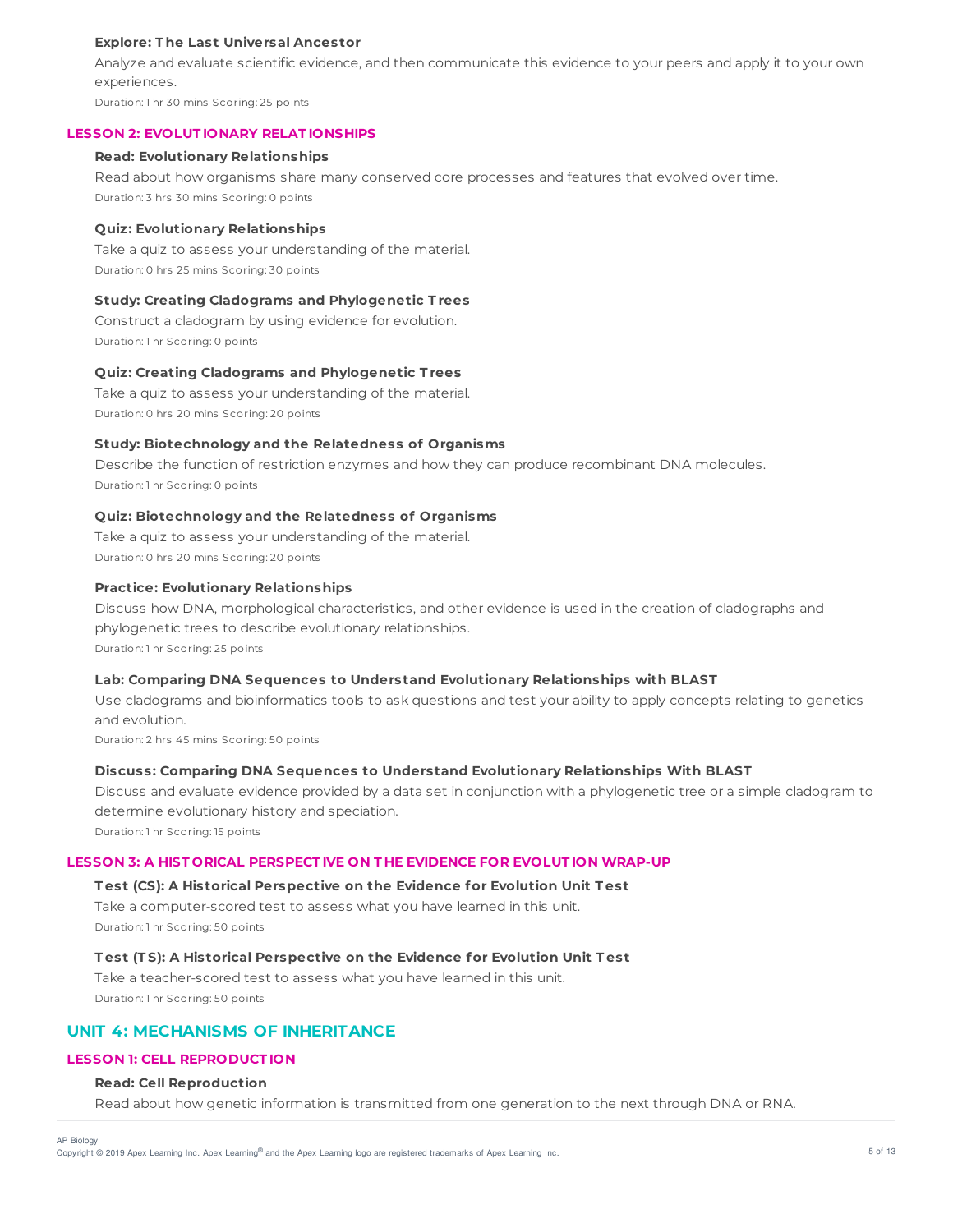Duration: 3 hrs 30 mins Scoring: 0 points

#### **Quiz: Cell Reproduction**

Take a quiz to assess your understanding of the material. Duration: 0 hrs 25 mins Scoring: 30 points

#### **Study: Modeling DNA Replication**

Provide evidence as to whether a given sample of genetic material is DNA or protein. Duration: 1 hr Scoring: 0 points

## **Quiz: Modeling DNA Replication**

Take a quiz to assess your understanding of the material. Duration: 0 hrs 20 mins Scoring: 20 points

#### **Study: Cell Cycle, Checkpoints, and Cancer**

Predict the effects of a malfunction in the cell cycle control system. Duration: 1 hr Scoring: 0 points

## **Quiz: Cell Cycle, Checkpoints, and Cancer**

Take a quiz to assess your understanding of the material. Duration: 0 hrs 20 mins Scoring: 20 points

#### **Practice: Cell Reproduction**

Connect concepts in and across domains to show that timing and coordination of specific events is necessary for normal development in an organism and that these events are regulated by multiple mechanisms. Duration: 1 hr Scoring: 25 points

## **Lab: Meiosis and Mitosis**

Use a graph or diagram to analyze situations or solve problems (quantitatively or qualitatively) that involve timing and coordination of events necessary for normal development in an organism. Duration: 2 hrs 45 mins Scoring: 50 points

## **Discuss: Meiosis and Mitosis**

Discuss how the cell cycle provides a mechanism for passing on genetic information to offspring and how it is controlled by the cell cycle control system. Duration: 1 hr Scoring: 15 points

## **LESSON 2: GENET ICS AND GENE EXPRESSION**

## **Read: Genetics and Gene Expression**

Read about the many biological processes involved in growth, reproduction, and dynamic homeostasis that include temporal regulation and coordination. Duration: 3 hrs 30 mins Scoring: 0 points

## **Quiz: Genetics and Gene Expression**

Take a quiz to assess your understanding of the material. Duration: 0 hrs 25 mins Scoring: 30 points

#### **Study: Probability Demonstrations and Punnett Squares**

Describe how Punnett squares can be used to predict genetic outcomes and how mathematical probabilities can replace the use of Punnett squares for geneticists. Duration: 1 hr Scoring: 0 points

## **Quiz: Probability Demonstrations and Punnett Squares**

Take a quiz to assess your understanding of the material. Duration: 0 hrs 20 mins Scoring: 20 points

#### **Study: Pedigree Analysis of Human Genetic Disorders**

Predict how a change in a specific DNA or RNA sequence can result in changes in gene expression. Duration: 1 hr Scoring: 0 points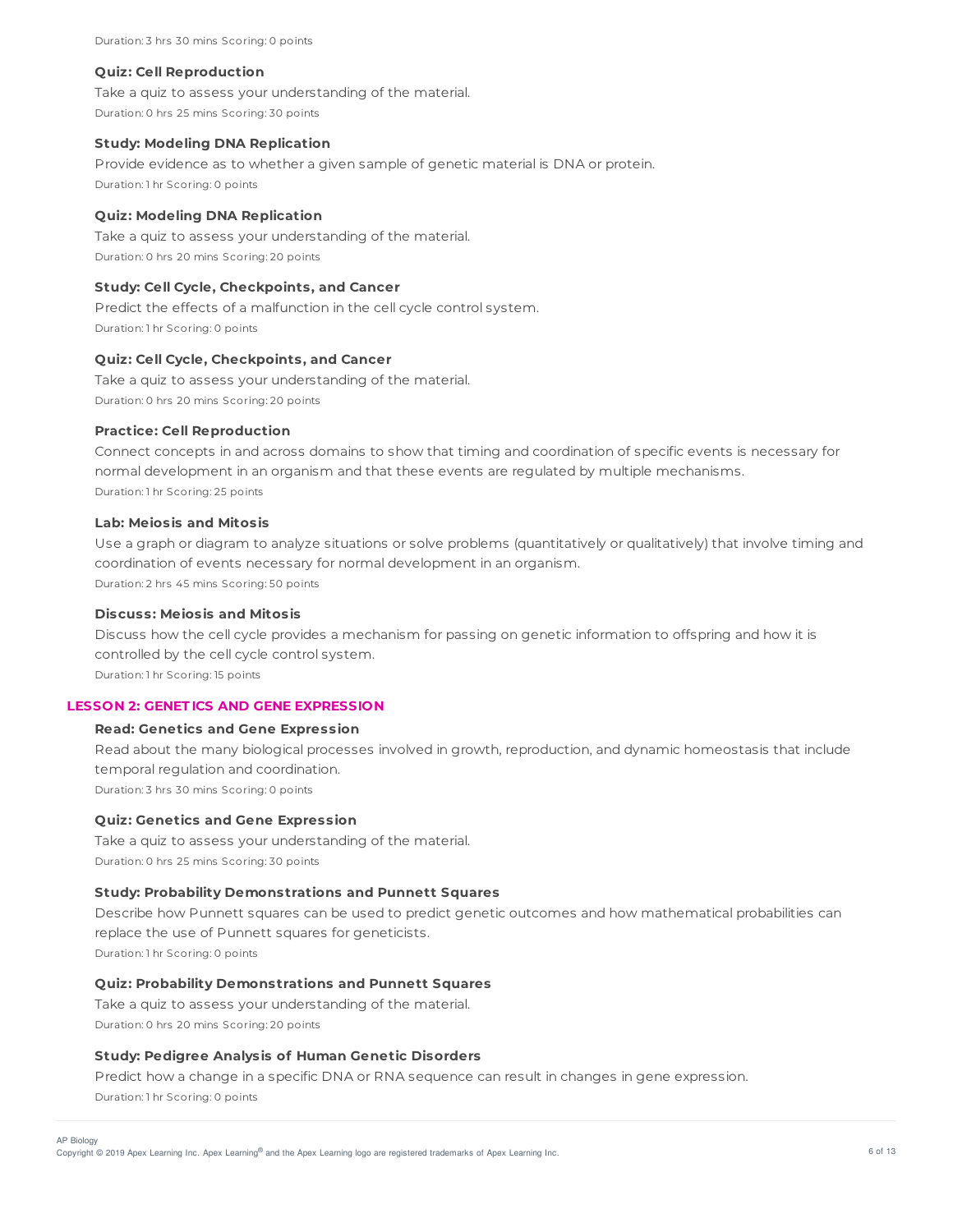### **Quiz: Pedigree Analysis of Human Genetic Disorders**

Take a quiz to assess your understanding of the material. Duration: 0 hrs 20 mins Scoring: 20 points

#### **Practice: Genetics and Gene Expression**

Describe how models can be used to predict genetic outcomes. Duration: 1 hr Scoring: 25 points

#### **Explore: Embryonic Stem Cells and Gene Expression**

Identify the factors necessary for cells to express genes at the appropriate times. Duration: 1 hr 30 mins Scoring: 25 points

## **LESSON 3: MECHANISMS OF INHERIT ANCE WRAP-UP**

## **T est (CS): Unit T est**

Take a computer-scored test to assess what you have learned in this unit. Duration: 1 hr Scoring: 50 points

### **T est (T S): Unit T est**

Take a teacher-scored test to assess what you have learned in this unit. Duration: 1 hr Scoring: 50 points

## **UNIT 5: SEMESTER 1 EXAM**

#### **LESSON 1: SEMEST ER 1 EXAM**

## **Exam: Semester 1 Exam**

Take a computer-scored exam to demonstrate your mastery of concepts and skills covered in this semester. Duration: 1 hr Scoring: 100 points

#### **Final Exam: Semester 1 Exam**

Take a teacher-scored exam to demonstrate your mastery of concepts and skills covered in this semester. Duration: 1 hr Scoring: 100 points

## **UNIT 6: HOMEOSTASIS**

AP Biology

## **LESSON 1: INT RODUCT ION T O MET ABOLISM AND HOMEOST ASIS**

## **Read: Introduction to Metabolism and Homeostasis**

Read about how all living systems require constant input of free energy. Duration: 3 hrs 30 mins Scoring: 0 points

#### **Quiz: Introduction to Metabolism and Homeostasis**

Take a quiz to assess your understanding of the material. Duration: 0 hrs 25 mins Scoring: 30 points

## **Study: Understanding Endothermy and Ectothermy**

Distinguish between endotherms and ectotherms. Duration: 1 hr Scoring: 0 points

## **Quiz: Understanding Endothermy and Ectothermy**

Take a quiz to assess your understanding of the material. Duration: 0 hrs 20 mins Scoring: 20 points

## **Study: Detection of Enzyme Activity Levels**

Explain activation energy and how enzymes impact the energy requirements of reactions. Duration: 1 hr Scoring: 0 points

#### **Quiz: Detection of Enzyme Activity Levels**

Take a quiz to assess your understanding of the material. Duration: 0 hrs 20 mins Scoring: 20 points

## **Practice: Introduction to Metabolism and Homeostasis**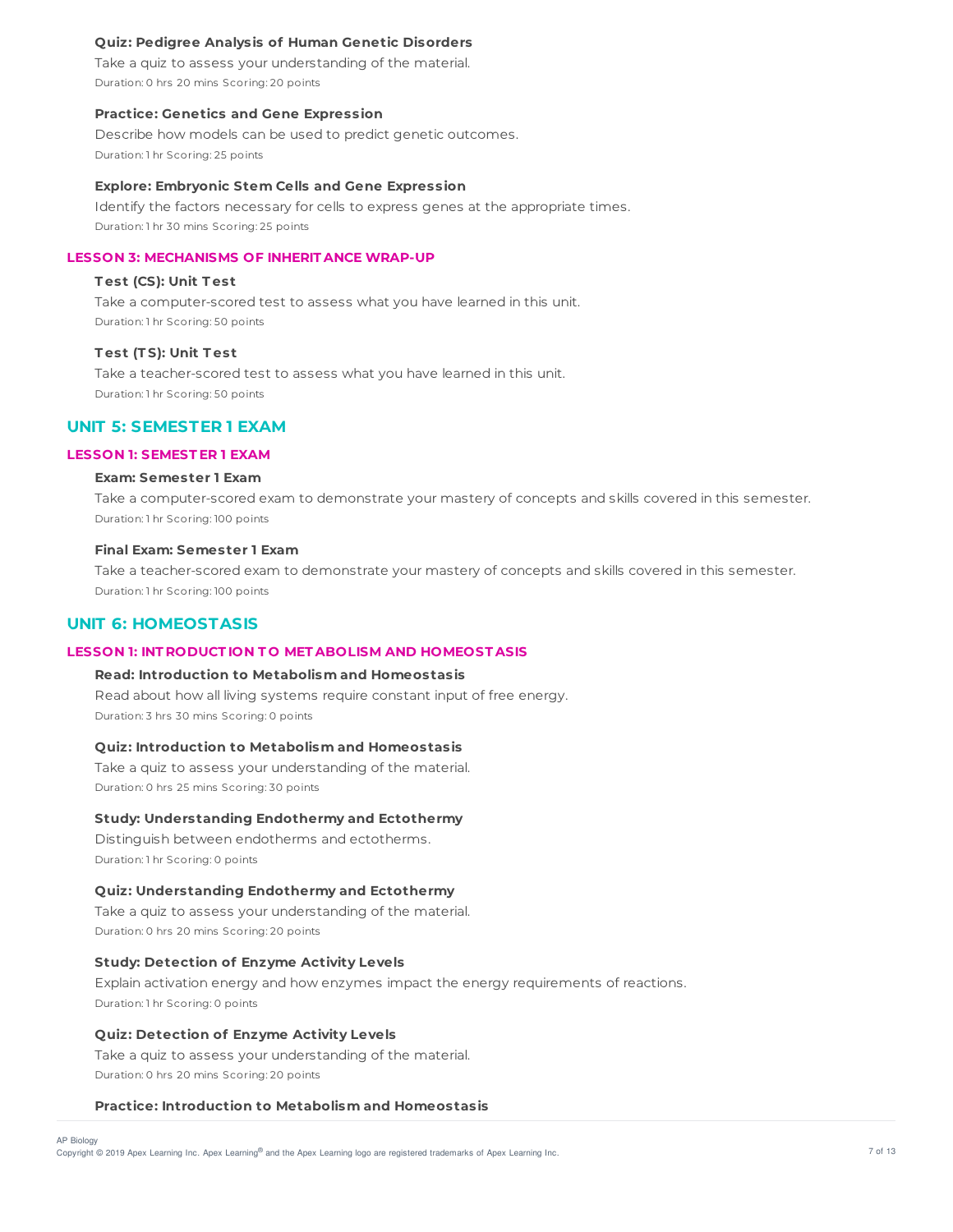Predict properties of substances based on their chemical formulas, and provide explanations of their properties based on particle views.

Duration: 1 hr Scoring: 25 points

### **Lab: Understanding Enzymes**

Determine which factors can change the rate of an enzyme reaction. Duration: 2 hrs 45 mins Scoring: 50 points

### **Discuss: Understanding Enzymes**

Make and discuss some generalizations about enzymes by studying just one enzyme in particular. Duration: 1 hr Scoring: 15 points

## **LESSON 2: ADAPT AT IONS, BEHAVIOR, AND LEARNING**

### **Read: Adaptations, Behavior, and Learning**

Read about how natural selection acts on phenotypic variations in populations. Duration: 3 hrs 30 mins Scoring: 0 points

### **Quiz: Adaptations, Behavior, and Learning**

Take a quiz to assess your understanding of the material. Duration: 0 hrs 25 mins Scoring: 30 points

### **Study: Graphing and Understanding Relationships**

Apply mathematical relationships or estimation to determine macroscopic variables for ideal gases. Duration: 1 hr Scoring: 0 points

### **Quiz: Graphing and Understanding Relationships**

Use representations and models to analyze situations qualitatively and quantitatively. Duration: 0 hrs 20 mins Scoring: 20 points

## **Study: Maintaining Homeostasis**

OUTLINE HAS CHANGED. NEED NEW DESCRIPTION. Duration: 1 hr Scoring: 0 points

## **Quiz: Maintaining Homeostasis**

Take a quiz to assess your understanding of the material. Duration: 0 hrs 20 mins Scoring: 20 points

#### **Practice: Adaptations, Behavior, and Learning**

Evaluate data that show the effect(s) of changes in concentrations of key molecules on negative feedback mechanisms.

Duration: 1 hr Scoring: 25 points

#### **Explore: T hermoregulation in T urtle Embryos**

Analyze and evaluate scientific evidence, and then communicate this evidence to your peers and apply it to your own experiences.

Duration: 1 hr 30 mins Scoring: 25 points

#### **LESSON 3: HOMEOST ASIS WRAP-UP**

#### **T est (CS): Homeostasis Unit T est**

Take a computer-scored test to assess what you have learned in this unit. Duration: 1 hr Scoring: 50 points

## **T est (T S): Homeostasis Unit T est**

Take a teacher-scored test to assess what you have learned in this unit. Duration: 1 hr Scoring: 50 points

## **UNIT 7: CELLULAR ENERGETICS**

## **LESSON 1: UNDERST ANDING PHOT OSYNT HESIS**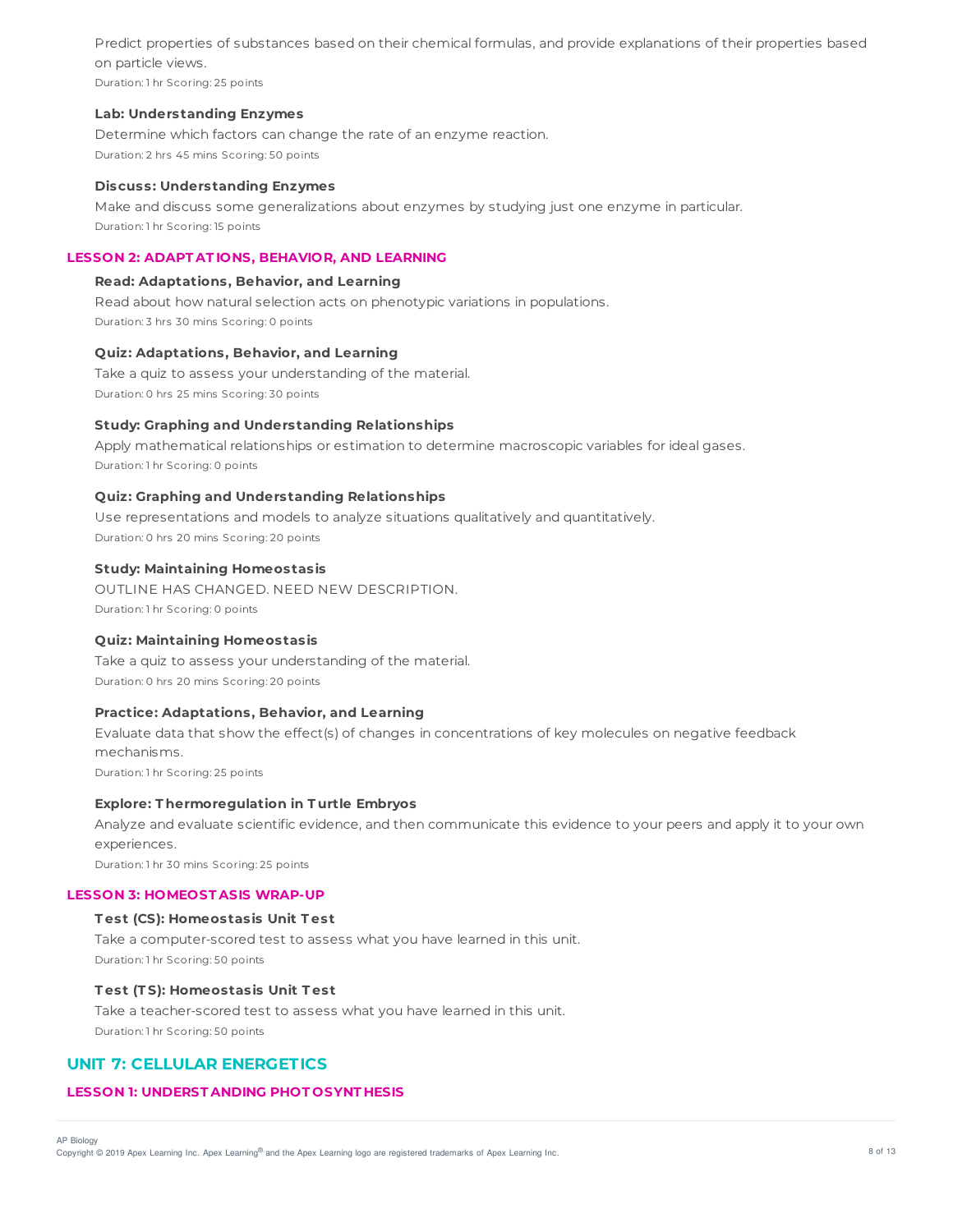### **Read: Understanding Photosynthesis**

Read about how all organisms require constant energy input to maintain organization, to grow, and to reproduce. Duration: 3 hrs 30 mins Scoring: 0 points

#### **Quiz: Understanding Photosynthesis**

Take a quiz to assess your understanding of the material. Duration: 0 hrs 25 mins Scoring: 30 points

#### **Study: Historical Perspectives on Photosynthesis**

Describe experiments in the history of the understanding of photosynthesis. Duration: 1 hr Scoring: 0 points

## **Quiz: Historical Perspectives on Photosynthesis**

Take a quiz to assess your understanding of the material. Duration: 0 hrs 20 mins Scoring: 20 points

## **Study: Inhibitors of Photosynthesis**

Explain how chemosynthetic organisms capture free energy. Duration: 1 hr Scoring: 0 points

### **Quiz: Inhibitors of Photosynthesis**

Take a quiz to assess your understanding of the material. Duration: 0 hrs 20 mins Scoring: 20 points

## **Practice: Understanding Photosynthesis**

Explain how biological systems use free energy, based on empirical data that all organisms require constant energy input to maintain organization, to grow, and to reproduce. Duration: 1 hr Scoring: 25 points

# **Explore: Photosynthesis Over the Last 100 Years**

Analyze and evaluate scientific evidence, and then communicate this evidence to your peers and apply it to your own experiences.

Duration: 1 hr 30 mins Scoring: 25 points

## **LESSON 2: UNDERST ANDING CELLULAR RESPIRAT ION**

**Read: Understanding Cellular Respiration** Read about the stages of cellular respiration. Duration: 3 hrs 30 mins Scoring: 0 points

#### **Quiz: Understanding Cellular Respiration**

Take a quiz to assess your understanding of the material. Duration: 0 hrs 25 mins Scoring: 30 points

#### **Study: Products of Glucose Metabolism**

Determine the net yield of ATP from the oxidation of glucose during the different stages of glycolysis and cellular respiration.

Duration: 1 hr Scoring: 0 points

### **Quiz: Products of Glucose Metabolism**

Take a quiz to assess your understanding of the material. Duration: 0 hrs 20 mins Scoring: 20 points

## **Study: Carbon T ransfer T hrough Snails and Elodea**

Compare rates of carbon transfer in different organisms. Duration: 1 hr Scoring: 0 points

#### **Quiz: Carbon T ransfer T hrough Snails and Elodea**

Take a quiz to assess your understanding of the material.

Duration: 0 hrs 20 mins Scoring: 20 points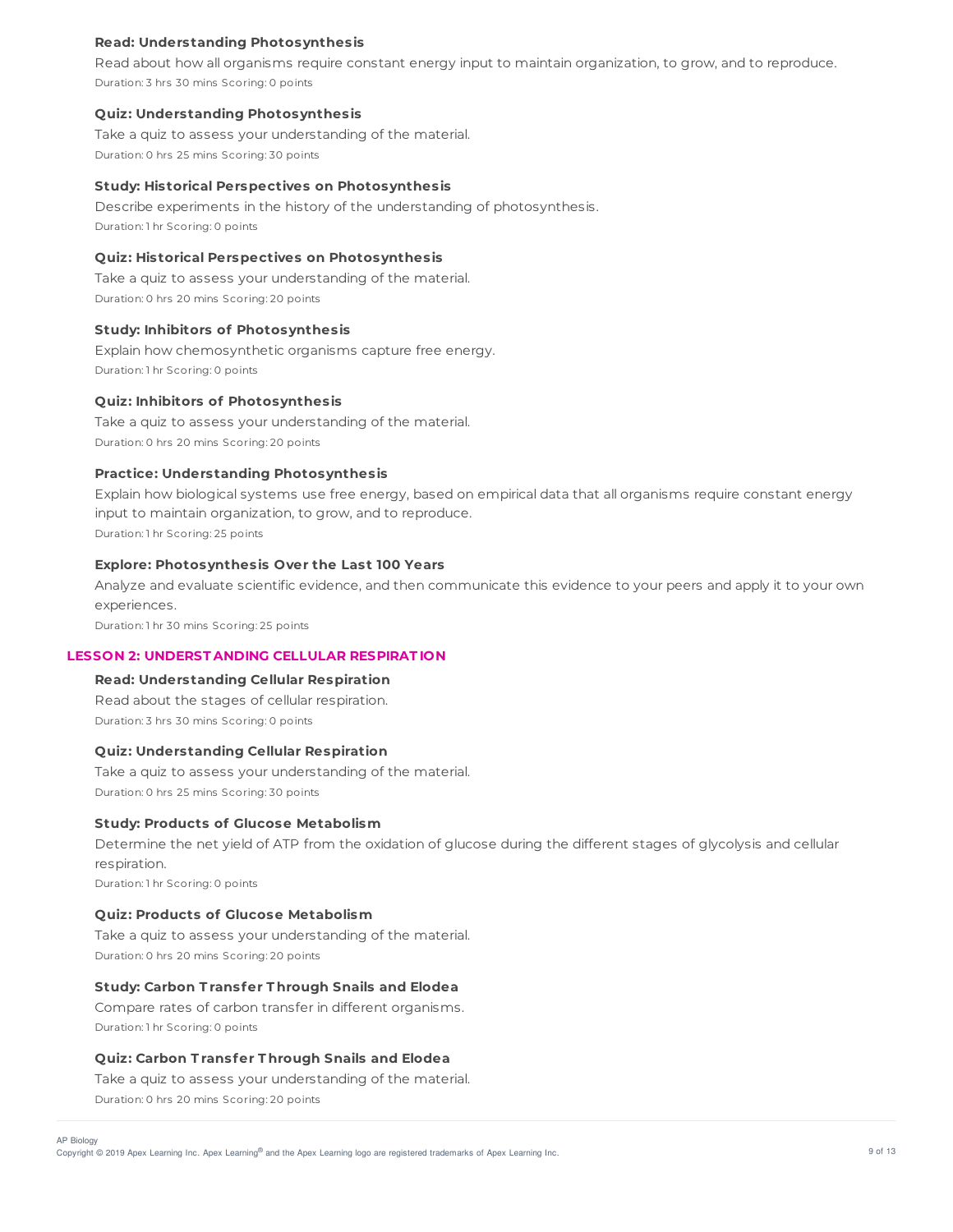### **Practice: Understanding Cellular Respiration**

Explain changes in reaction rates arising from the use of acid-base catalysts, surface catalysts, or enzyme catalysts, including selecting appropriate mechanisms with or without the catalyst present. Duration: 1 hr Scoring: 25 points

## **Lab: Cellular Energetics Labs: Photosynthesis (Part A) and Cellular Respiration (Part B)**

Connect and apply concepts, including the relationship between cell structure and function (mitochondria); strategies for capture, storage, and use of free energy; diffusion of gases across cell membranes; and the physical laws pertaining to the properties and behaviors of gases.

Duration: 2 hrs 45 mins Scoring: 50 points

#### **Discuss: Cellular Energetics Labs: Photosynthesis (Part A) and Cellular Respiration (Part B)**

Discussion Duration: 1 hr Scoring: 15 points

#### **LESSON 3: CELLULAR ENERGET ICS WRAP-UP**

#### **T est (CS): Cellular Energetics Unit T est**

Take a computer-scored test to assess what you have learned in this unit. Duration: 1 hr Scoring: 50 points

### **T est (T S): Cellular Energetics Unit T est**

Take a teacher-scored test to assess what you have learned in this unit. Duration: 1 hr Scoring: 50 points

## **UNIT 8: CELL COMMUNICATION AND BODY SYSTEMS**

### **LESSON 1: INT EGRAT ING CELL COMMUNICAT ION AND T HE IMMUNE SYST EM**

## **Read: Cell Communication**

Read about nonspecific and specific immune defenses in plants and animals. Duration: 3 hrs 30 mins Scoring: 0 points

## **Quiz: Cell Communication**

Take a quiz to assess your understanding of the material. Duration: 0 hrs 25 mins Scoring: 30 points

#### **Study: Signal T ransduction Pathways**

Identify how a signaling molecule binds to a receptor protein, causing it to change shape. Duration: 1 hr Scoring: 0 points

## **Quiz: Signal T ransduction Pathways**

Take a quiz to assess your understanding of the material. Duration: 0 hrs 20 mins Scoring: 20 points

#### **Study: Graphing the Effectiveness of Vaccines**

Create representations or models to describe nonspecific immune defenses in plants and animals. Duration: 1 hr Scoring: 0 points

### **Quiz: Graphing the Effectiveness of Vaccines**

Take a quiz to assess your understanding of the material. Duration: 0 hrs 20 mins Scoring: 20 points

#### **Practice: Integrating Cell Communication and the Immune System**

Create representations and models to describe immune responses. Duration: 1 hr Scoring: 25 points

#### **Lab: Bacterial T ransformation**

Use Le Châtelier's principle to design a set of conditions that will optimize a desired outcome, such as product yield. Duration: 2 hrs 45 mins Scoring: 50 points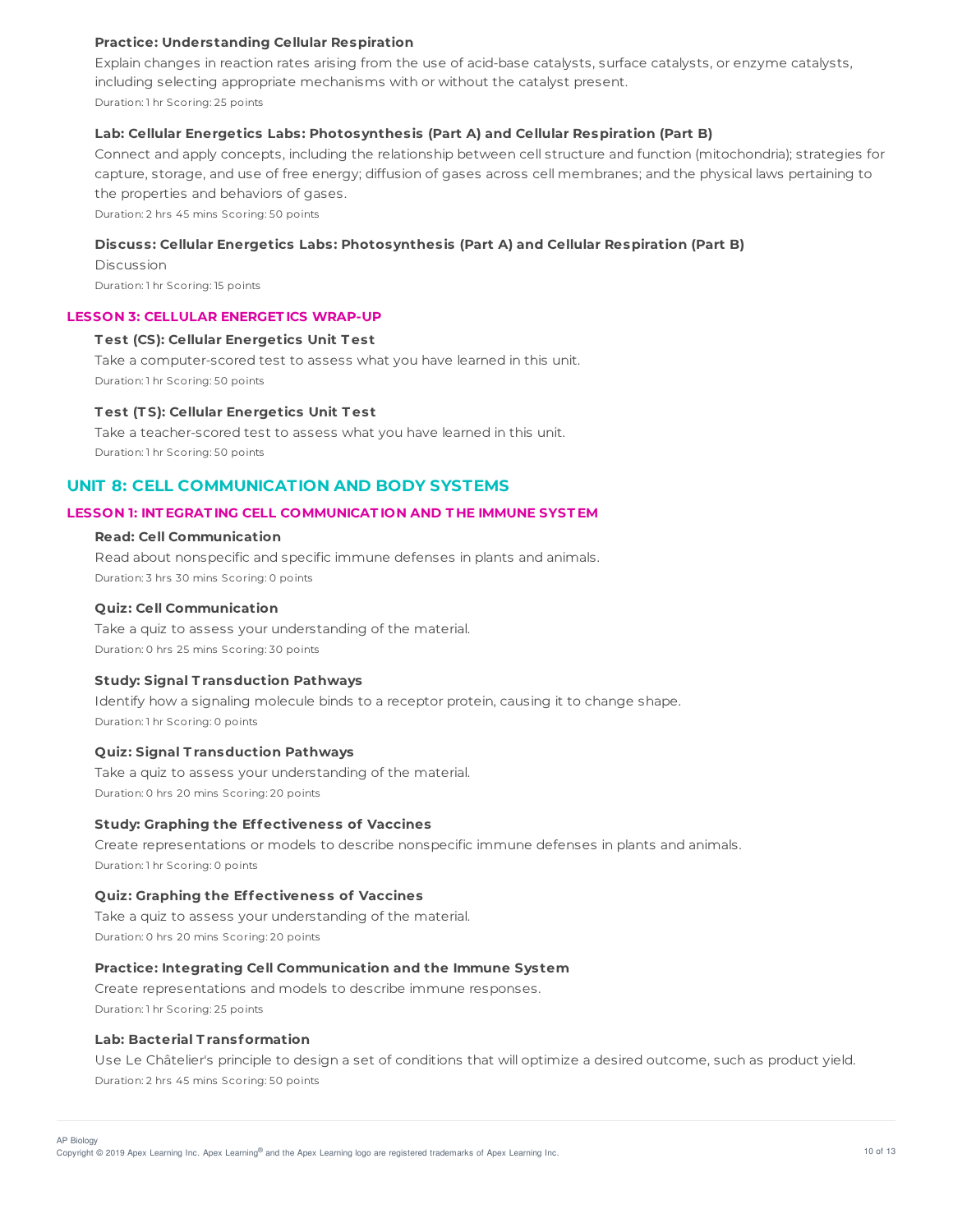## **Discuss: Bacterial T ransformation**

Discuss the findings of the Bacterial Transformation lab. Duration: 1 hr Scoring: 15 points

## **LESSON 2: CELL SIGNALING IN T HE NERVOUS AND ENDOCRINE SYST EMS**

## **Read: Cell Signaling in the Nervous and Endocrine Systems**

Read about how nervous systems detect external and internal signals. Duration: 3 hrs 30 mins Scoring: 0 points

#### **Quiz: Cell Signaling in the Nervous and Endocrine Systems**

Take a quiz to assess your understanding of the material. Duration: 0 hrs 25 mins Scoring: 30 points

### **Study: How Neurons Fire**

Compare interneurons, sensory neurons, and motor neurons. Duration: 1 hr Scoring: 0 points

#### **Quiz: How Neurons Fire**

Take a quiz to assess your understanding of the material. Duration: 0 hrs 20 mins Scoring: 20 points

#### **Study: Remarkable Sensory Capabilities**

Describe the structure and function of the five types of receptors. Duration: 1 hr Scoring: 0 points

## **Quiz: Remarkable Sensory Capabilities**

Take a quiz to assess your understanding of the material. Duration: 0 hrs 20 mins Scoring: 20 points

## **Practice: Cell Signaling in the Nervous and Endocrine Systems**

Predict the solubility of a salt, or rank the solubility of salts, given the relevant Ksp values. Duration: 1 hr Scoring: 25 points

### **Explore: Encounters with a Deadly Flatworm**

Analyze and evaluate scientific evidence, and then communicate this evidence to your peers and apply it to your own experiences.

Duration: 1 hr 30 mins Scoring: 25 points

#### **LESSON 3: CELL COMMUNICAT ION AND BODY SYST EMS WRAP-UP**

### **T est (CS): Cell Communication and Body Systems Unit T est**

Take a computer-scored test to assess what you have learned in this unit. Duration: 1 hr Scoring: 50 points

#### **T est (T S): Cell Communication and Body Systems Unit T est**

Take a teacher-scored test to assess what you have learned in this unit. Duration: 1 hr Scoring: 50 points

## **UNIT 9: ECOLOGICAL PRINCIPLES**

## **LESSON 1: ORGANISMS AND POPULAT IONS IN T HEIR ENVIRONMENT**

### **Read: Organisms and Populations in T heir Environment**

Read about how changes in the availability of free energy can result in changes in population size. Duration: 3 hrs 30 mins Scoring: 0 points

#### **Quiz: Organisms and Populations in T heir Environment**

Take a quiz to assess your understanding of the material.

Duration: 0 hrs 25 mins Scoring: 30 points

#### **Study: Food Chains and Webs**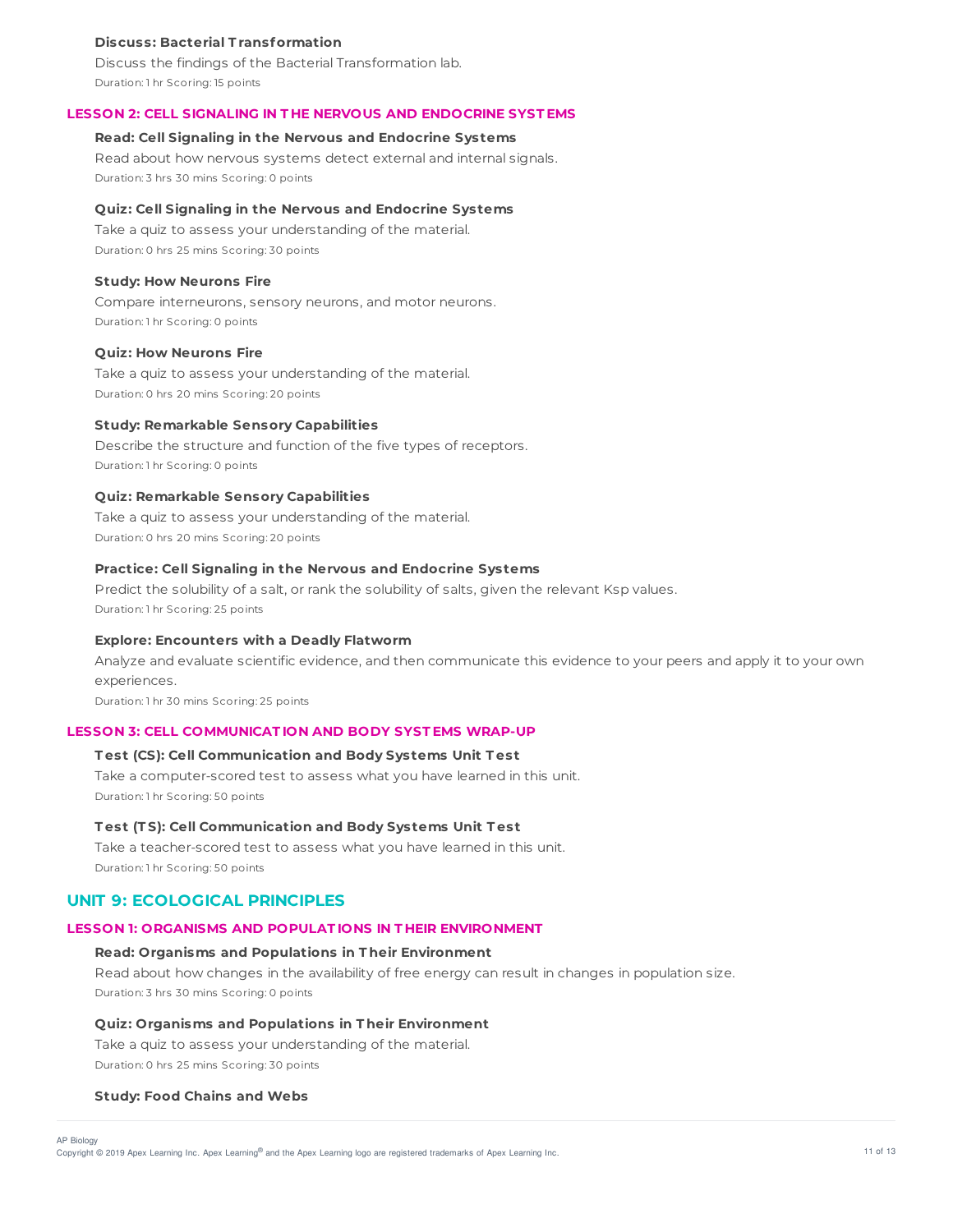Explain the flow of energy through ecosystems. Duration: 1 hr Scoring: 0 points

#### **Quiz: Food Chains and Webs**

Take a quiz to assess your understanding of the material. Duration: 0 hrs 20 mins Scoring: 20 points

#### **Study: Carrying Capacity**

Define carrying capacity and explain how it affects the increase in size of a population. Duration: 1 hr Scoring: 0 points

## **Quiz: Carrying Capacity**

Take a quiz to assess your understanding of the material. Duration: 0 hrs 20 mins Scoring: 20 points

## **Practice: Organisms and Populations in T heir Environment**

Predict how changes in the availability of free energy affects organisms, populations, and ecosystems. Duration: 1 hr Scoring: 25 points

#### **Lab: Energy Dynamics**

Conduct an experiment to investigate a question about energy capture and flow in an ecosystem. Duration: 2 hrs 45 mins Scoring: 50 points

### **Discuss: Energy Dynamics**

Discuss the findings of the Energy Dynamics lab. Duration: 1 hr Scoring: 15 points

### **LESSON 2: ECOLOGICAL COMMUNIT IES**

## **Read: Ecological Communities**

Read about how the availability of energy affects organisms, populations, and ecosystems. Duration: 3 hrs 30 mins Scoring: 0 points

## **Quiz: Ecological Communities**

Take a quiz to assess your understanding of the material. Duration: 0 hrs 25 mins Scoring: 30 points

#### **Study: Mathematical Effects of Population Interactions**

Illustrate and investigate population interactions within and environmental impacts on a community. Duration: 1 hr Scoring: 0 points

## **Quiz: Mathematical Effects of Population Interactions**

Take a quiz to assess your understanding of the material. Duration: 0 hrs 20 mins Scoring: 20 points

### **Study: Invasive Species**

Explain how invasive species circumvent the natural predator-prey cycle in an ecosystem. Duration: 1 hr Scoring: 0 points

### **Quiz: Invasive Species**

Take a quiz to assess your understanding of the material. Duration: 0 hrs 20 mins Scoring: 20 points

#### **Practice: Ecological Communities**

Predict how changes in the availability of free energy affects organisms, populations, and ecosystems. Duration: 1 hr Scoring: 25 points

## **Explore: T ree Rings, Carbon Dioxide, and Climatic Change**

Analyze, evaluate, and critique scientific explanations by examining scientific evidence. Duration: 1 hr 30 mins Scoring: 25 points